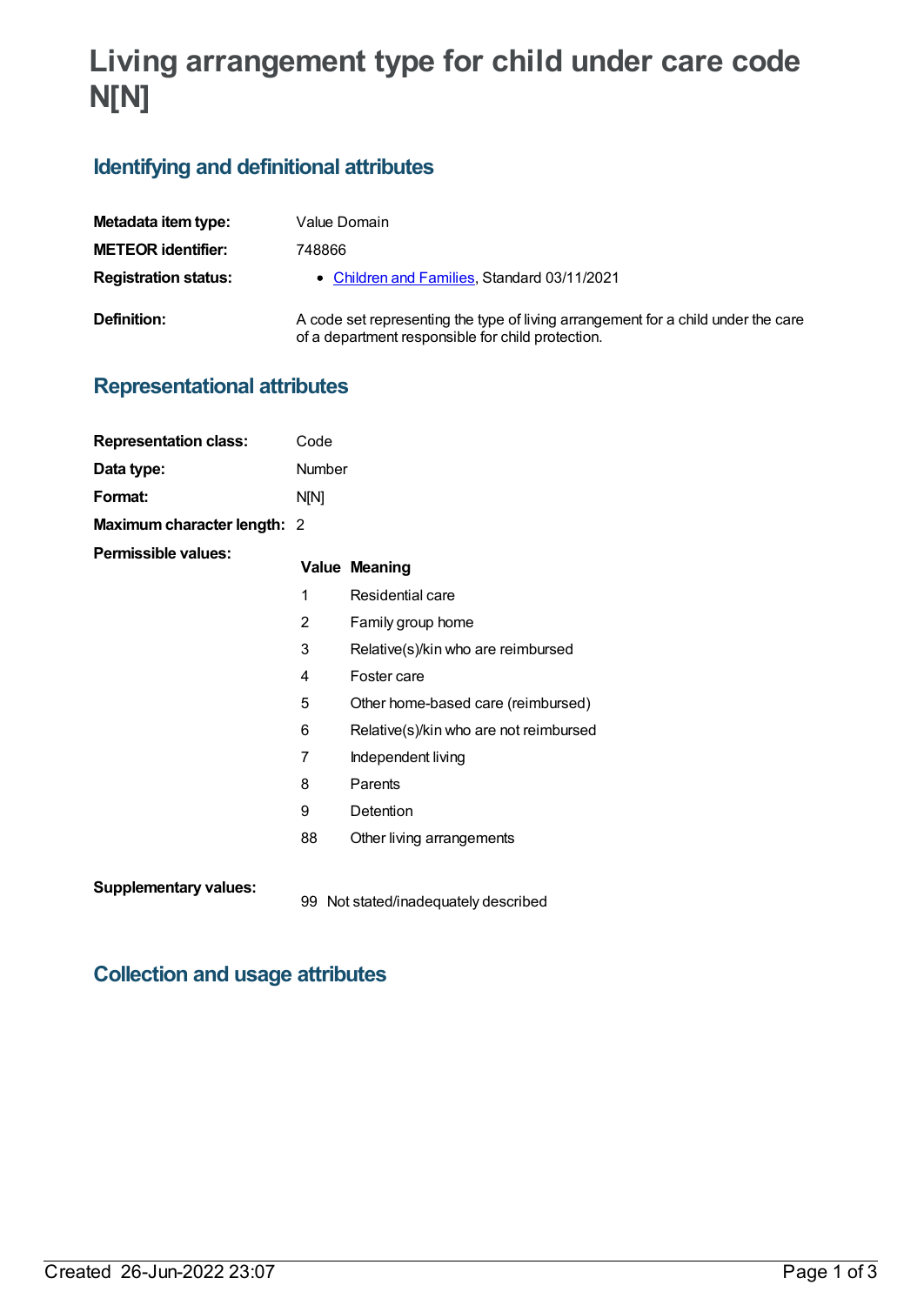#### **Guide for use:** CODE 1 Residential care

Where the placement is in a residential building whose purpose is to provide placements for children and where there are paid staff.

CODE 2 Family group home

Family group homes provide care to children in a departmentally or community sector agency provided home. These homes have live-in, non-salaried carers who are reimbursed and/or subsidised for the provision of care.

CODE 3 Relative(s)/kin who are reimbursed

Where the caregiver is a relative (other than parents), considered to be family or a close friend, or is a member of the child or young person's community (in accordance with their culture) who is reimbursed (or who has been offered but declined reimbursement) by the state/territory for the care of the child. For Aboriginal and Torres Strait Islander children, a kinship carer may be another Indigenous person who is a member of their community, a compatible community or from the same language group.

#### CODE 4 Foster care

Where the caregiver is authorised and reimbursed (or was offered but declined reimbursement) by the state/territory for the care of the child and supported by an approved agency. There are varying degrees of reimbursement made to foster carers.

CODE 5 Other home based care (reimbursed)

Home-based care which does not fall into either of the categories 'Relative(s)/kin who are reimbursed' or 'Foster care'.

CODE 6 Relative(s)/kin who are not reimbursed

Where the caregiver is a relative (other than parents), considered to be family or a close friend, or is a member of the child or young person's community (in accordance with their culture) who is not reimbursed by the state/territory for the care of the child.

CODE 7 Independent living

Includes private board and lead tenant households.

CODE 8 Parents

A natural or substitute parent (spouse or natural parent, adoptive parent or spouse of an adoptive parent) who has an ongoing legal responsibility for the care and protection of a child.

CODE 9 Detention

Where the child was ordered by the court to reside for a specified time in a juvenile or adult correctional facility.

CODE 88 Other living arrangement

Includes living arrangements that do not fit into the above categories. This includes any placements made in disability services, psychiatric services, Specialist Homelessness Services (SHS), over-night child-care services, boarding schools, hospitals, hotels/motels and defence force. These living arrangements may have rostered and/or paid staff, and are generally not a home-like environment.

CODE 99 Not stated/inadequately described

Is used when the care arrangement in which a child lives is not recorded or is unknown.